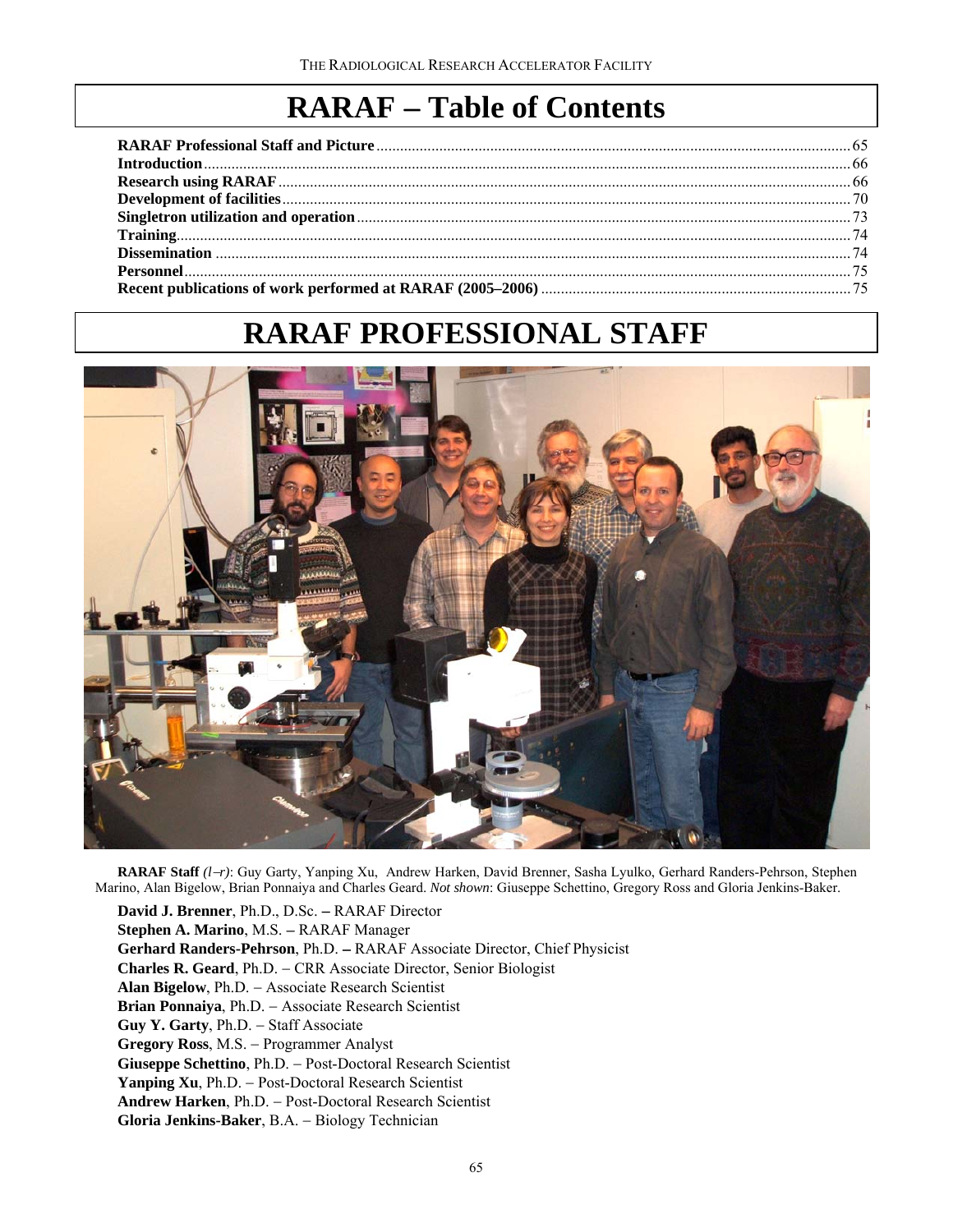# **The Radiological Research Accelerator Facility**

**AN NIH-SUPPORTED RESOURCE CENTER – WWW.RARAF.ORG** 

*Director: David J. Brenner, Ph.D., D.Sc. Associate Director: Gerhard Randers-Pehrson, Ph.D. Manager: Stephen A. Marino, M.S.* 

### **Introduction**

This has been another momentous year for RARAF:

- RARAF is now 40 years old. It was started January 1, 1967 with the transfer of the 4.2 MV Van de Graaff that had been the injector for the Cosmotron at Brookhaven National Laboratory.
- Construction of over 2000 square feet of laboratory and office space was completed on the third floor, and was funded by a contribution from Columbia University.
- The new Singletron accelerator completed its first year of use.

# **Research using RARAF**

The "bystander" effect, in which cells that are not irradiated show a response to radiation when in close contact with or even only in the presence of irradiated cells, continues to be the main focus of the biological experiments at RARAF, especially those using the microbeam. All but one of the biology experiments run this year examined this effect, observing a variety of endpoints to determine the size of the effect and the mechanism(s) by which it is transmitted. Evidence continues to be obtained for both direct gap junction communication through cell membrane contact and indirect, long-range communication through the cell media. Both the microbeam and the track segment facilities continue to be utilized in various investigations of this phenomenon. The single-particle Microbeam Facility provides precise control of the number and location of particles so that irradiated and bystander cells may be distinguished, but is somewhat limited in the number of cells that can be irradiated. The Track Segment Facility provides broad beam irradiation that has a random pattern of charged particles but allows large numbers of cells to be irradiated and multiple users in a single day.

Two special types of track segment dishes are being used to investigate the bystander effect using the Track Segment Facility: double-sided dishes and "strip" dishes. Doublesided dishes have Mylar foils glued on both sides of a stainless steel ring, 1cm apart, with cells plated on the inside surfaces of both foils. The interior is completely filled with medium. This type of dish is used for investigation of the non-contact, long-range bystander effect since the cells on the two surfaces are not in direct contact, can only communicate through the culture medium, and only the cells on one surface are irradiated. "Strip" dishes consist of a stainless steel ring with Mylar foil glued to one side in which a second dish is inserted. The Mylar foil glued to the inner dish has alternate strips of the Mylar removed. Cells are plated over the combined surface and are in contact. The Mylar on the inner dish is thick enough to stop the charged particles (usually <sup>4</sup> He ions) and the cells plated on it are not irradiated. These dishes are used for bystander experiments involving cell-to-cell communication.

Interest in irradiation of 3D systems has increased this past year, with several experimenters irradiating tissue samples using either helium ions or protons. Imaging systems for the Microbeam Facility are being developed to enable observation and targeting of cells that are not in monolayers; in the interim, cultured human tissue samples are being irradiated using the Track Segment Facility. The tissue samples are on membranes on the end of cylindrical plastic holders. Plastic discs have been constructed that fit in the spaces in the irradiation wheel and have small holes to provide precise alignment of the feet that are around the bottom edges of the tissue holders. A hole in the middle of each disc is fitted with two stainless steel half-discs that have a precise  $0.001"$  $(25\mu m)$  space between them. The tissue membrane is in contact with the stainless steel, which is thick enough to stop the charged particles. This provides a narrow line of irradiation across the center of the entire sample. The tissue samples are later sectioned, either parallel or crosswise to the line of irradiation, to observe bystander effects as a function of distance from the line of irradiation.

Table 1 lists the experiments performed at RARAF from January 1 through December 31, 2006 and the number of days each was run in this period. Use of the accelerator for experiments was over 59% of the normal available time, 6% higher than last year, which had been the highest we had attained at Nevis Labs. Fourteen different experiments were run during this period, about the average for 2000-2005. Eight experiments were undertaken by members of the CRR, supported by grants from the National Institutes of Health (NIH), the National Aeronautics and Space Administration (NASA), and the Department of Energy (DOE). Six experiments were performed by outside users, supported by grants and awards from NASA, the NIH, the DOE, the Japanese Nuclear Energy Crossover Research Program and the Japanese 21st Century Center of Excellence Program. Brief descriptions of these experiments follow.

Gerhard Randers-Pehrson and Alan Bigelow of the CRR continued development of a method to detect explosives in baggage (Exp. 82). The detection system is based on resonant elastic scattering of 0.43MeV neutrons by nitrogen and oxygen. Measurements of the neutron transmission through a liquid nitrogen sample were made using neutrons produced in a very thin target by the  $7Li(p,n)$  reaction. A high voltage is applied to the target and scanned slowly up and down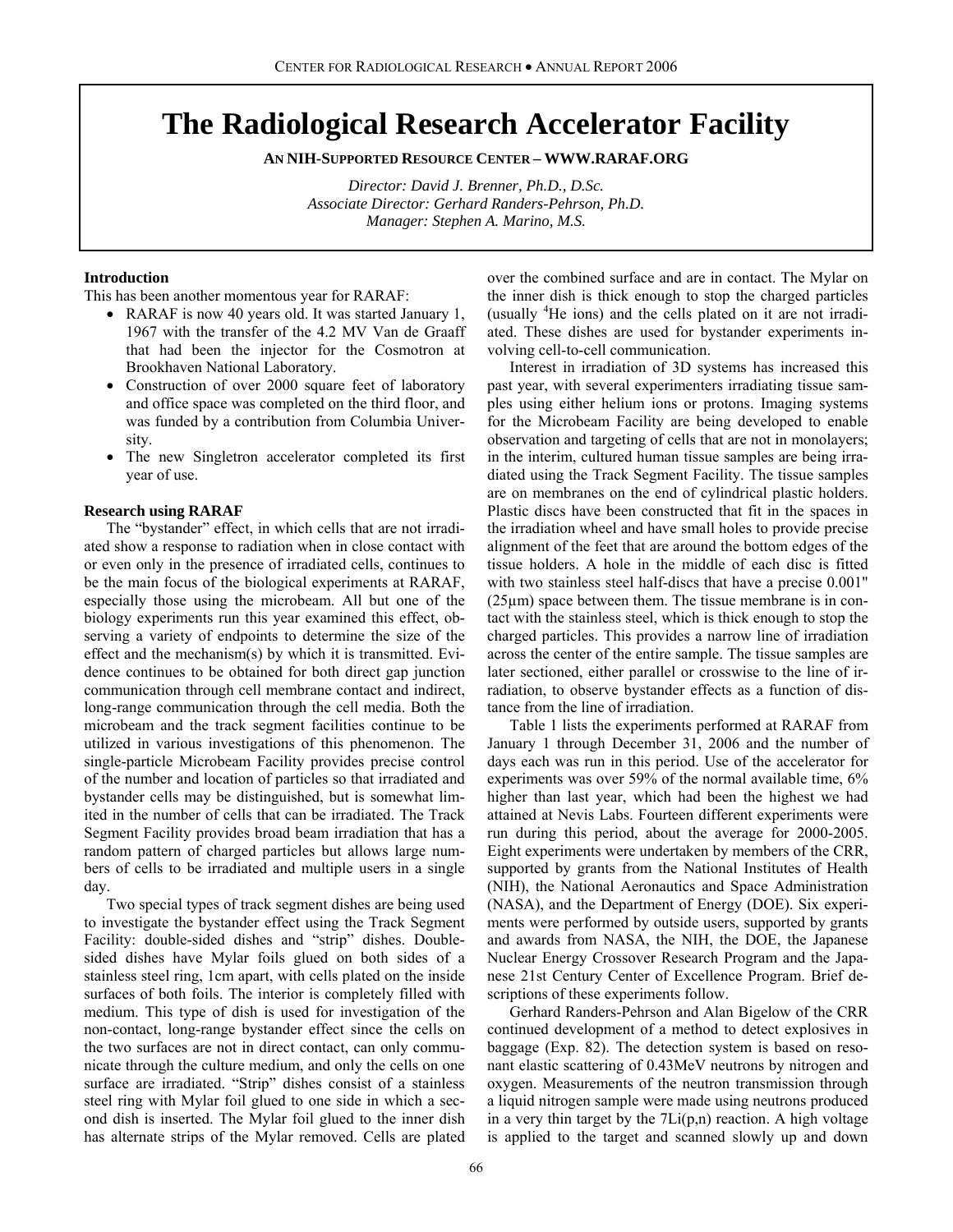#### THE RADIOLOGICAL RESEARCH ACCELERATOR FACILITY

| Exp.<br>No. | <b>Experimenter</b>                             | Institution                        | Exp.<br><b>Type</b> | <b>Experiment Title</b>                                                                                                                              | No.<br><b>Days</b><br>Run |
|-------------|-------------------------------------------------|------------------------------------|---------------------|------------------------------------------------------------------------------------------------------------------------------------------------------|---------------------------|
| 82          | G. Randers-Pehrson<br>A. Bigelow                | <b>CRR</b>                         | Physics             | Detection of explosives                                                                                                                              | 27.8                      |
| 89          | R.H. Maurer<br>D. Roth<br>J. Goldsten           | <b>Johns Hopkins</b><br>University | Physics             | Calibration of a portable real-time neutron spectrometry system                                                                                      | 2.3                       |
| 103         | B. Hu<br>C.R. Geard                             | <b>CRR</b>                         | Biology             | Damage induction and characterization in known hit versus non-<br>hit human cells                                                                    | 25.3                      |
| 106         | B. Ponnaiya<br>C.R. Geard                       | <b>CRR</b>                         | Biology             | Track segment $\alpha$ -particles, cell co-cultures and the bystander<br>effect                                                                      | 6.2                       |
|             | H Zhou<br>$110$ Y-C. Lien<br>T.K. Hei           | <b>CRR</b>                         | Biology             | Identification of molecular signals of $\alpha$ -particle-induced by-<br>stander mutagenesis                                                         | 38.2                      |
|             | O. Sedelnikova<br>126 W. Bonner<br>(G. Jenkins) | $\rm NIH$                          | Biology             | y-H2AX foci formation in directly irradiated and bystander cells                                                                                     | 3.5                       |
| 130         | B. Ponnaiya<br>C.R. Geard                       | <b>CRR</b>                         | Biology             | Investigation of bystander responses in 3-dimensional systems                                                                                        | 8.5                       |
|             | 132 T. Funayama                                 | <b>JAEA</b>                        | <b>Biology</b>      | Quantitative analysis of the relationship between bystander re-<br>sponse and DNA double strand breaks                                               | 9.8                       |
| 133         | J. Ahn,<br>S. Ghandhi<br>S. Amundson            | <b>CRR</b>                         | <b>Biology</b>      | Bystander effects in primary cells                                                                                                                   | 9.4                       |
| 134         | P. Grabham<br>C.R. Geard                        | <b>CRR</b>                         | Biology             | Effects of track segment low-energy particles versus high-energy<br>space-related radiations                                                         | 1.3                       |
| 135         | K. Suzuki<br>M. Yamauchi                        | Nagasaki<br>University             | <b>Biology</b>      | Visualization of the effects of radiation on chromatin structure in<br>bystander cells using 53BP1 foci as markers of chromatin disor-<br>ganization | 3.0                       |
|             | S. Amundson<br>136 G. Schettino<br>S. Paul      | <b>CRR</b>                         | Biology             | Bystander effects in 3D tissues                                                                                                                      | 3.8                       |
|             | S. Bailey<br>137 S.E. Williams<br>(B. Ponnaiya) | Colorado State<br>University       | Biology             | TRF2 recruitment in cells irradiated with $\alpha$ -particles                                                                                        | 6.5                       |
|             | E. Azzam<br>138 J. Santos                       | <b>NJSMD</b>                       | Biology             | Investigation of the effect of mtDNA damage on apoptosis in<br>hTERT cells                                                                           | 2.3                       |

#### **Table 1. Experiments Run at RARAF, January 1** − **December 31, 2006**

 **Note**: Names in parentheses are members of the CRR who collaborated with outside experimenters.

across the proton energy required to produce neutrons with the required energy. The neutron transmission can then be measured over the range of a few keV under identical target and focusing conditions.

O. Kovalenko

Richard Maurer, David Roth and John Goldsten of Johns Hopkins University continued the characterization of a neutron spectrometry system (Exp. 89) that may be used on the International Space Station and possibly the manned mission to Mars. They evaluated a tin-walled helium-3 gas detector with 0.84MeV neutrons for energy calibration and response. This detector is similar to a detector delivered to NASA Marshall Space Flight Center for a future balloon flight. The acquisition and pre-trigger times were the same as the balloon flight instrument and the detector was sampled at a data rate that accurately defined the acquired waveforms. A

newly fabricated Eljen boron-loaded scintillator was evaluated for both energy calibration and waveform distributions at six neutron energies from 0.84 to 14MeV. This energy range is of primary concern when determining the neutron energy spectra produced in high energy collisions of protons and heavy ions with thick spacecraft material targets. Several acquisition parameters were altered to determine their effect on the recoil peak, capture peak and energy resolution. A recently refurbished 5mm thick silicon detector that is almost 5 times the diameter of the previously used silicon detectors was evaluated with 14MeV neutrons. Due to the increased area and consequent increased oblique path lengths, the response function used for the smaller 5mm detector needed to be modified.

Charles Geard and Burong Hu of the CRR continued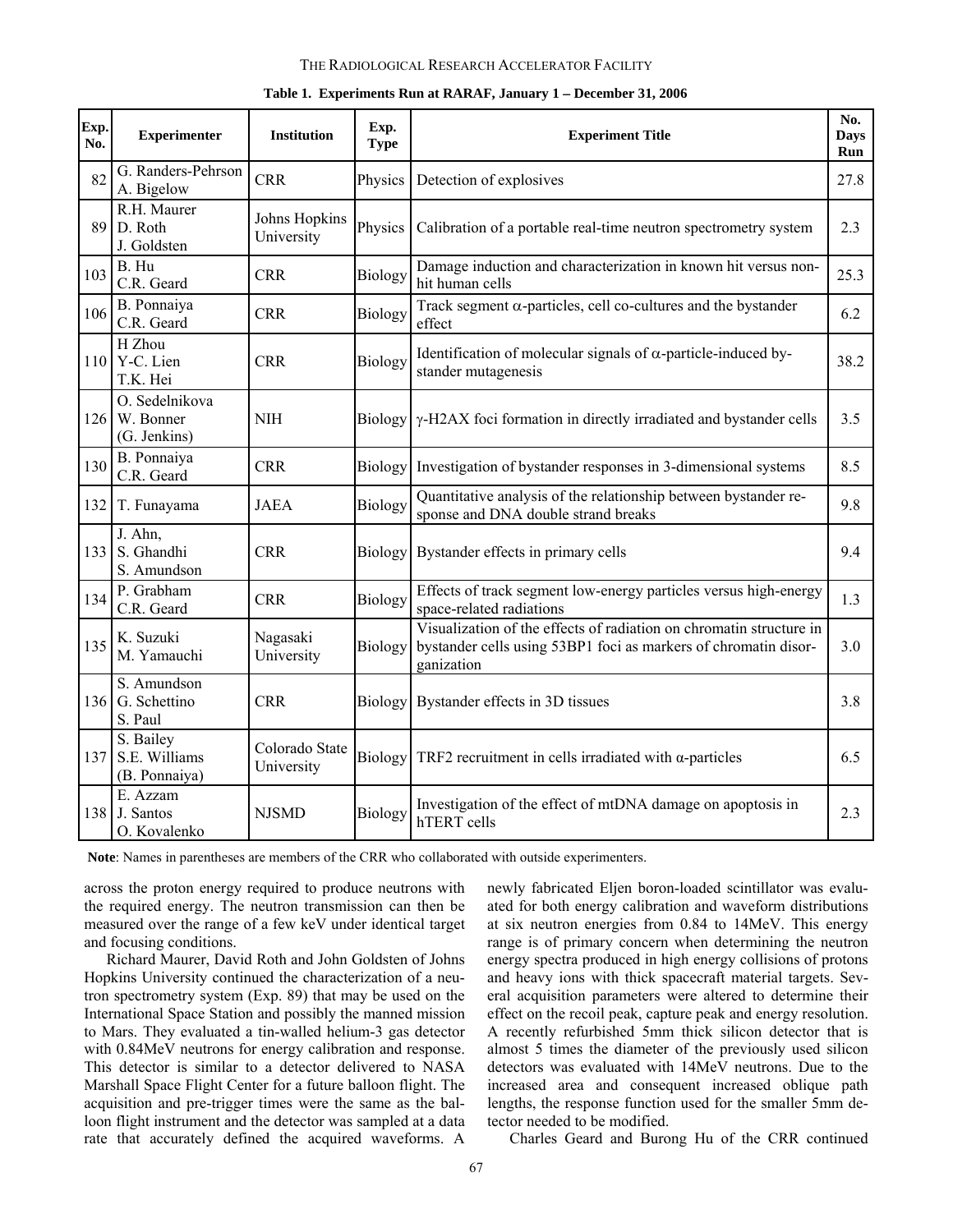studies of the bystander effect, examining the relationship between the radiation-induced bystander response and genomic instability (Exp. 103). Normal human fibroblasts were cultured in double-sided Mylar dishes (see above) and one side was irradiated with 3Gy of <sup>4</sup>He ions using the Track Segment Facility. The range of the helium ions is very much shorter than the space between the two Mylar layers so that the cells on the other side of the dish were then bystanders, which could only be influenced by signal transfer through the medium. For microbeam studies, 20% of the nuclei of nearly confluent (in contact) fibroblasts were irradiated with 30<sup>4</sup>He ions each, which ensures that only non-hit bystander cells can survive over many cell generations. In both scenarios cells were harvested at specific time points postirradiation. Elevated levels of chromosomal damage in bystander cells were observed after  $G_2$  PCC, reflecting signal transfer from irradiated cells and suggesting there is genomic instability in bystander cells after track segment and microbeam irradiation of cells. Preliminary mFISH results 5 cell divisions post-irradiation show chromosome 1 and 3 more frequently damaged in both of the experimental protocols. Experiments are continuing in order to confirm this interesting finding and investigate the signal transfer in bystander effect and genomic instability between the two kinds of irradiations.

Two other studies investigating the bystander effect were continued by Brian Ponnaiya and Charles Geard of the CRR. One study (Exp. 106) uses the Track Segment Facility for broad-beam charged particle irradiations of normal human fibroblasts plated on double-sided Mylar dishes to examine genomic instability in irradiated and bystander immortalized small airway epithelial cells (SAEC-htert). These cells were cultured on Mylar dishes and prior to irradiation, half the dish was covered with a metal shield. Cells on the noncovered portion of the dishes were irradiated with 0.1, 1 and  $3Gy$  of  ${}^{4}$ He ions, while cells on the covered portion of the dishes were bystander cells. Irradiated and bystander populations from each dish were separated and set up in culture. At various times post irradiation (7-28 days)  $G_2$ -PCCs were prepared from each culture using Calyculin A. The chromosomes were analyzed by both Giemsa staining (for gross chromosomal aberrations) and mFISH (for more subtle alterations, e.g., translocations). Giemsa staining revealed that both irradiated and bystander populations had elevated yields of chromosomal changes at 7 and 14 days post irradiation.

In a study of the bystander effect in artificial tissue systems (Exp. 130), EPI-200 epithelial tissue samples from MatTek Corp. were irradiated with <sup>4</sup>He ions or protons using the Track Segment Facility. Each sample was irradiated with multiple lines of particles down the center. This resulted in a 50µm line of irradiation in the center of a tissue sample 8mm in diameter. Samples were fixed at 15, 30, 45 and 60 minutes post-irradiation and sectioned perpendicular to the line of irradiation. Thus each section of tissue contained both irradiated cells (in the center) and bystander cells (at various distances away from the center). Immunohistochemical protocols were used to examine the expression of various phosphorylated proteins in these sections to determine the role of

MAP kinases in the propagation of the bystander response. Enhanced phosphorylation of both Jnk and Erk were seen in both irradiated and bystander cells. Alterations in protein phosphorylation seemed to be dependent on the distance away from the line of irradiation; with closer bystander cells showing higher levels of the phosphorylated proteins.

Hongning Zhou, Yu-Chin Lien and Tom Hei of the CRR continued to use the single-particle Microbeam Facility to try to identify the cell-to-cell signaling transduction pathways involved in radiation-induced bystander mutagenesis (Exp. 110). Using the Microbeam Facility, they found that when 10% of the population of AA8 cells is lethally irradiated, the HGPRT<sup>-</sup> mutation frequency was about 4 times higher than the spontaneous yield. However, when 10% of V3 cells in the mixed population (90% AA8 and 10% V3) were irradiated, there was only a limited bystander mutagenesis response in AA8 cells when compared to bystanders of irradiated AA8 cells. A similar result was found when 10% of the AA8 cells in the mixed population (10%) AA8 and 90% V3) were irradiated: there was only a limited bystander mutagenesis response in V3 cells when AA8 cells were lethally irradiated. These data indicate that DNA-PKcs deficient cells may have some problems in either delivering or receiving the radiation-induced bystander signals. A fraction of mitochondrial DNA deficient (ρ0) human hamster hybrid  $(A<sub>L</sub>)$  cells were irradiated in the nucleus or the cytoplasm with <sup>4</sup>He ions and given doses that kill essentially all the irradiated cells. Mutagenesis at the CD59 locus for the surviving unirradiated cells was compared with that for wild-type cells. Preliminary data showed that the bystander effect induced by cytoplasmic irradiation was lower in ρ0 cells when compared with similarly irradiated wild-type cells, indicating that mitochondria may partially mediate the process. Interestingly, nuclear irradiation of ρ0 cells induced no bystander CD59 mutation, suggesting that mitochondrial function may play an important role in mediating the bystander signal initiated by nuclear-irradiation. The observed difference of bystander effects between cytoplasmic and nuclear-irradiated ρ0 cells suggests different mechanisms for the genotoxicity and biological consequences of cytoplasmic and nuclear damages. In addition, experiments were performed using the Track Segment Facility. Several cell lines, such as DNA-PKcs deficient cells, mitochondrial function deficient cells and normal human lung fibroblast cells were irradiated on "strip" dishes. They found that  $0.5Gy$  of  ${}^{4}$ He ions could induce 3.3 times the yield of mutants in AA8 bystander cells compared with the spontaneous background. However, the same radiation increased mutagenesis in bystander cells by a factor of 2.

The occurrence of non-targeted effects calls into question the use of simple linear extrapolations of cancer risk to low doses from data taken at higher doses. Olga Sedelnikova and William Bonner of the NIH, in collaboration with researchers from other institutions, are investigating a model for bystander effects that would be potentially applicable to radiation risk estimation (Exp. 126). They are evaluating the lesions that are introduced into DNA by alpha particles and the resulting non-targeted bystander effect. These lesions, and particularly the most dangerous−the double strand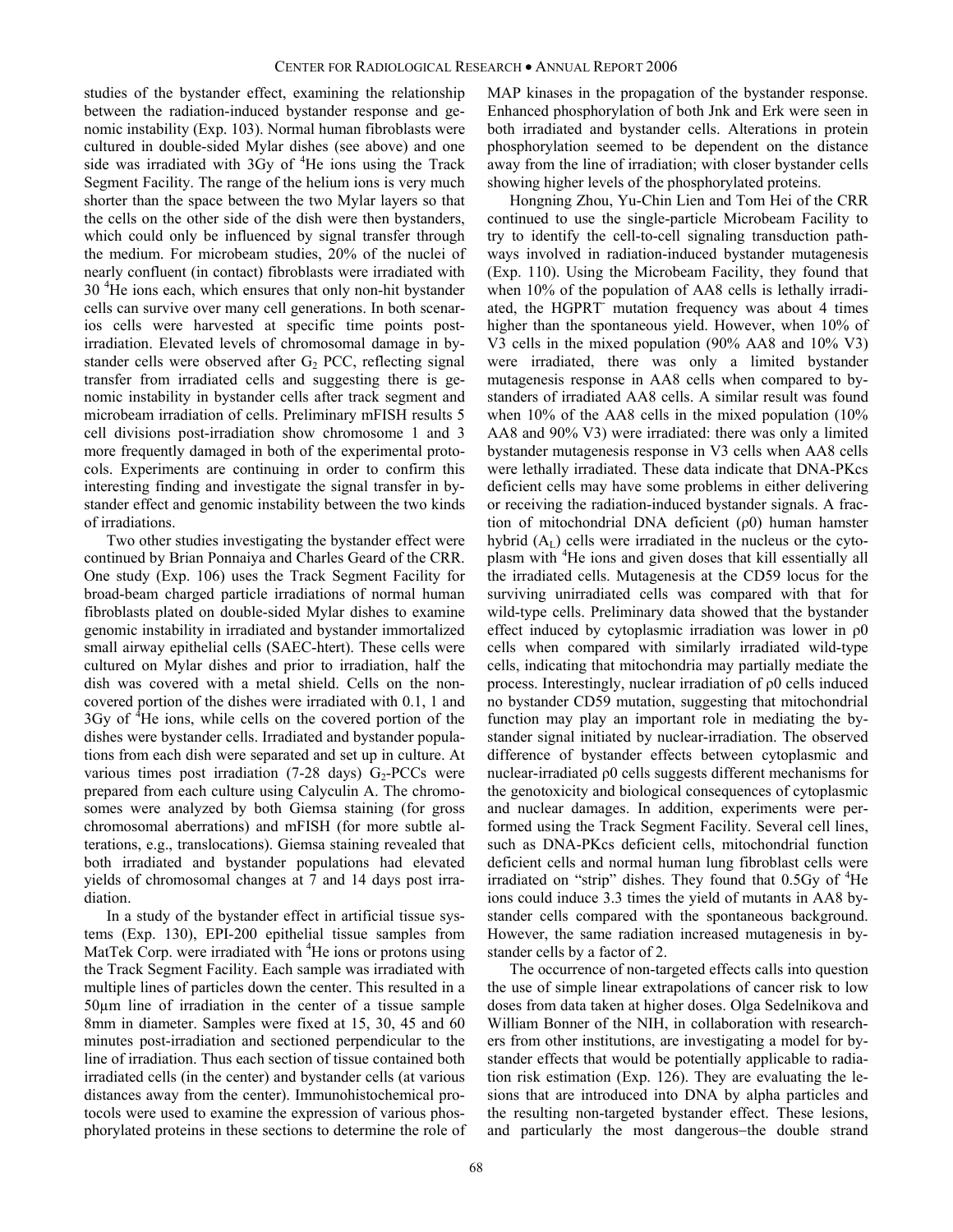breaks (DSBs)−can be revealed by the phosphorylation of histone H2AX. Human reconstructed EpiAirway tissues from MatTek Corporation were irradiated with <sup>4</sup>He ions in a line 25µm wide across their diameters using the Track Segment Facility and the slit system described above. After irradiation, each tissue was incubated for different time periods, up to 7 days post-irradiation. Control tissues went through the same procedure without being irradiated. A total of 215 tissues were used in the experiment. The tissues were then frozen and shipped to the University of Lethbridge, Canada for extraction of DNA, RNA, histones and proteins, and to the NIH for immunohistochemistry.

Tomoo Funayama, a visitor from the Japan Atomic Energy Agency, explored intracellular mechanisms of the bystander response (Exp. 132). The relationship between cell killing and induction of DNA double strand breaks (DSBs) in the Chinese hamster-human hybrid cell line  $A_L$  was analyzed and compared between direct-hit and bystander cells. The cells were irradiated with 0-2Gy of  $\alpha$ -particles using the Track Segment Facility and clonogenic survival and induction of γH2AX foci were analyzed. Preliminary results suggest that the intracellular mechanisms of cell killing after induction of DNA double strand breaks are the same for medium-mediated bystander and direct-hit cells. A similar experiment analyzing gap-junction mediated bystander mechanisms using the Microbeam Facility was also carried out. A very limited number of cells in confluent cell colonies were irradiated using a circular irradiation protocol; however, no significant bystander DSB induction was observed.

A group led by Sally Amundson of the CRR continued two types of experiments concerning radiation-induced gene expression profiles in human cell lines using cDNA microarray hybridization and other methods (Exp. 133, 136). One experiment, performed by Shanaz Ghandi and Jaeyong Ahn, involved use of the track segment irradiation for comparison of gene expression responses to direct and bystander irradiation. Normal human fibroblast cells (NHLF and MRC-5) and epithelial cells: AEF-hTERT cells were plated on standard Mylar dishes for direct irradiation or "strip" dishes (see above) for direct-contact bystander irradiations. The cells were irradiated with  $125 \text{keV}/\text{\mu m}$  <sup>4</sup>He ions and assayed for micro-nucleus formation. The main goal of these experiments is to isolate total RNA and protein from the control, irradiated and bystander cells and measure the levels of PTGS-2/COX-2 mRNA and protein. They have found that irradiation with <sup>4</sup>He ions induces COX-2 mRNA in the epithelial cells, but the protein is barely detectable. In the case of MRC-5 cells, there are high basal levels of both mRNA and protein but no detectable response to irradiation. After confirmation of the bystander effect in fibroblast cells using the MN assay and/or COX-2 mRNA levels as initial indicators, they are currently using microarray analysis to search for pathways that will suggest novel gene targets involved in the bystander effect. The second experiment, performed in collaboration with Giuseppe Schettino and Surnimal Paul of the CRR, involved irradiation of artificial human tissue samples using the Track Segment Facility. EpiDerm tissues (EPI-200, consisting of fully differentiated cell layers) from MatTek were irradiated in a narrow line  $(-25 \mu m)$ 

with protons having an initial LET of  $\sim$ 10 keV/ $\mu$ m using the same slit masks developed for Sedelnikova's experiment (Exp. 126). After 48h the tissues were removed from the culture insert and cut into narrow slices (200-400mm) parallel to the irradiation line. The strips were fixed on slides and scored for micronucleus formation. Micronucleus induction statistically significantly higher than background level was measured in samples irradiated with as little as 0.1Gy. Although a higher level of micronucleus induction was always detected in the irradiated cells, a bystander response was also measured up to 3mm away with no clear dose dependency.

Peter Grabham and Charles Geard began an assessment of the cytogenetic effects of particles with varying LETs (Exp. 134). Endothelial cells have been subjected to high energy particles at the NASA irradiation facility at Brookhaven National Laboratories and low energy particles at RARAF. Human umbilical vein endothelial cells (HUVECs) were irradiated at RARAF in standard Mylar dishes at varying doses using the Track Segment Facility. Chromosome damage at early stages after irradiation was assessed by giemsa staining. Much like the high energy particles, alpha particles (1Gy) caused widespread gaps and breaks in chromosomes. Studies to examine chromosome aberrations are currently being carried out using FISH analysis.

An investigation to visualize the effects of radiation on chromatin structure in bystander cells using 53BP1 foci as markers of chromatin disorganization in cells was initiated by Keiji Suzuki and Motohiro Yamauchi of Nagasaki University in Japan (Exp. 135). Cells stained with Hoechst 33342 were plated on microbeam dishes along with cells stained with Cell Tracker Red in a ratio of 1:1. Approximately 20% of the cells stained with the Hoechst dye were irradiated with <sup>4</sup>He ions using the Microbeam Facility and immunostained. Observation of 53BP1 foci in bystander cells confirmed the indirect effect of radiation on chromatin structure.

Susan Bailey and Eli Williams, a graduate student of Colorado State University, are conducting an experiment to observe recruitment of TRF2 in cells irradiated with αparticles (Exp. 137). Although damage induced by high intensity (e.g., multi-photon) laser irradiation resulted in the positive recruitment of TRF2, α-particles, well known for their ability to produce DSBs, failed to elicit this response. In seeking an explanation for this apparent discrepancy, the possibility was considered that damage from a single  $\alpha$ particle track might be insufficient to cause TRF2 recruitment. To address this issue, they utilized  $\alpha$ -particles from the charged-particle Microbeam Facility. Cells were exposed to either 200 or 400 α-particles (roughly equivalent to 30 and  $60Gy$ ) in a defined nuclear area of less than  $5\mu m^2$  and fixed immediately, 30min, and 60min after irradiation, followed by immunostaining. This resulted in well-defined damage clusters marked by γ-H2AX and MDC1. However, even at these high fluences, producing thousands of DSBs in a limited nuclear volume, TRF2 recruitment was not observed.

Edouard Azzam, Janine Santos and Olga Kovalenko of the New Jersey School of Medicine and Dentistry are investigating whether mitochondrial DNA (mtDNA) damage by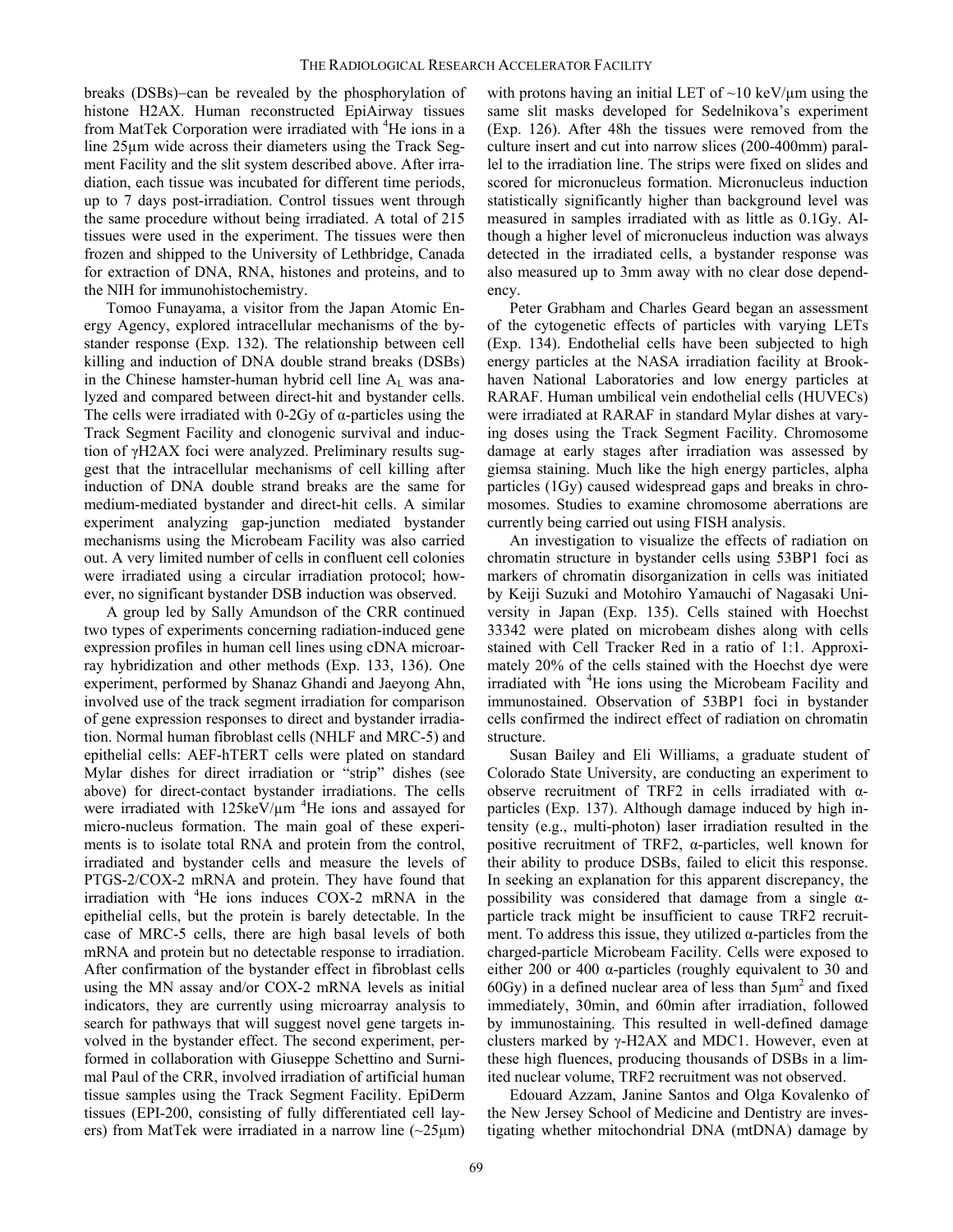itself can trigger apoptosis in hTERT cells (Exp. 138). Parental cells carrying wild type or a nuclear-only hTERT mutant are irradiated either in the nucleus or the cytoplasm using the Microbeam Facility, allowed to recover for approximately 24h, and stained with YOPRO-1 in order to score the percentage of apoptotic cells. Using the above cells and apoptosis as an endpoint, they are also investigating the expression of radiation-induced bystander effects under conditions wherein a small fraction of cells in the exposed population is targeted through the nucleus or cytoplasm by one or more <sup>4</sup>He ions.

#### **Development of facilities**

This year our development efforts concentrated on a number of extensions of the capabilities of our microbeam facilities including:

- Development of focused accelerator microbeams
- Non-scattering particle detector
- Advanced imaging systems
- Focused x-ray microbeam
- New laboratory space

### *Development of focused accelerator microbeams*

The first quadrupole triplet for the double quadrupole lens, installed in 2003, continues to operate very reliably, with very few sparks. It has proven to be quite robust, surviving vacuum excursions caused by the occasional breakage of the ion beam exit window. An electrostatic phase space "confuser" has been installed just above the 90° bending magnet. By varying the voltages on 4 electrodes, the beam is continually steered in a non-repetitive way to eliminate any correspondence between particle position and direction. This has enabled us to focus a  $6MeV$ <sup>4</sup>He beam down to a diameter of 2μm.

The parts for the second quadrupole triplet have been constructed in our shop and will be inserted into a separate alignment tube for testing, in place of the present lens once the permanent magnet microbeam (Fig. 1) is fully operational for biological irradiations. When the voltages on this second lens have been adjusted to produce the smallest beam spot attainable, the two lenses will be mounted in a single tube for testing of the compound lens system that will produce a sub-micron beam spot. After using this sub-micron beam for biological irradiations for a suitable period, the testing process will be repeated with two more triplet lenses so that we will eventually have two complete compound lenses, one of which will be used as a spare.

A second microbeam has been reassembled after construction of the  $3<sup>rd</sup>$  floor. A beam of 5.3MeV  $4$ He ions or protons will be focused into a spot smaller than 10µm in diameter using a compound quadrupole triplet lens made from commercially available permanent magnets. Because the magnet strengths are essentially fixed, only a single energy proton or <sup>4</sup>He ion can be focused. The pair of quadrupole triplets is similar to the one designed for the sub-micron microbeam, the only difference being that it uses magnetic rather than electrostatic lenses. This system was originally designed to focus alpha particles from  $a^{210}$ Po source during the dismantling of the Van de Graaff and the installation of



**Fig. 1.** A view of the Permanent Magnet Microbeam system in its new lab on the 3rd floor.

the Singletron. Using a charged particle beam from the accelerator will provide us with a much greater flux. The endstation for our original microbeam has been moved from the  $2<sup>nd</sup>$  floor, where it was used for the collimated microbeam, to the new microbeam lab on the  $3<sup>rd</sup>$  floor because additional room for the lens structure is required between the focal point and the final bending magnet

The helium beam from the Singletron accelerator is incident on a thin aluminum foil to produce a beam in which the particle location and direction are not coupled. This foil will soon be replaced by a magnetic steerer, which will reduce the energy spread in the beam, allowing the beam to be focused to a smaller diameter, and increasing the flux at the endstation. The lenses have been optically aligned and adjustment of the quadrupole magnet strengths has begun using micrometric screws to retract and extend the individual magnets of each quadrupole.

This system will be used for irradiations when the electrostatic system is unavailable because of development or repair.

#### *Non-scattering particle detector*

To irradiate thick samples, such as model tissue systems or oocytes, to use particles with very short ranges, such as the heavy ions from the laser ion source, and to allow irradiation of cell monolayers without removing the culture medium, a completely non-scattering particle detector is necessary upstream of the samples. A novel particle detector has been designed on the basis of a long series of inductive cells coupled together into a delay line. The Lumped Delay Line Detector  $(LD<sup>2</sup>)$  will consist of 300 silver cylinders 3mm long with a 2.2mm inside diameter connected by inductors and capacitively coupled to ground. The cylinders are glued to a semi-cylindrical tube of dielectric material 1m long for mechanical support. The dielectric has a semi-cylindrical metal tube around it that can be rotated about its axis to adjust the capacitance. If the individual segment delays are set (by adjustment of the capacitance) such that the propagation velocity of the pulse equals the projectile velocity, the pulses capacitively induced in all segments by the passage of a single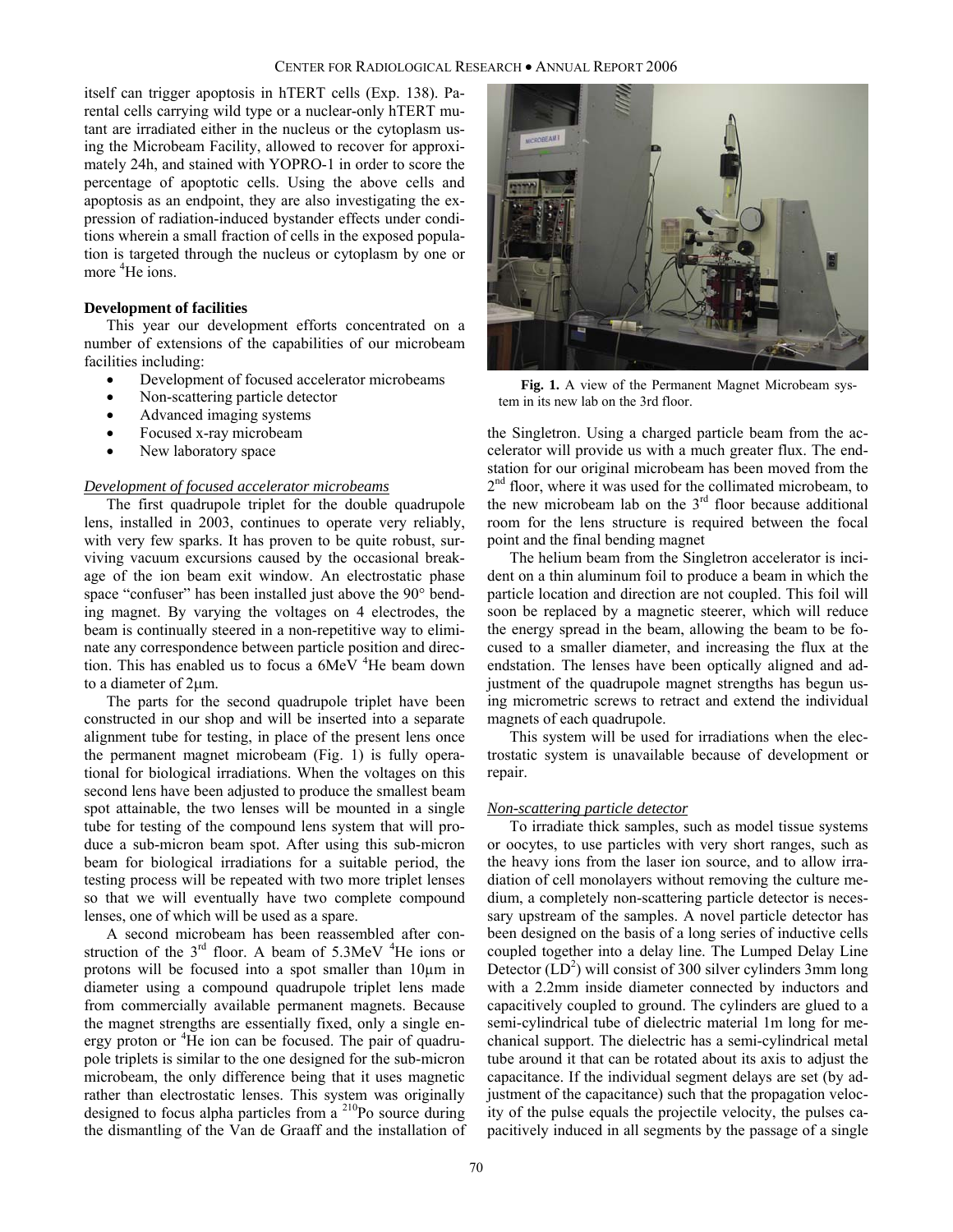charged particle will add coherently resulting in a fast electron pulse at each end of the delay line that is 150 times larger than the charge induced on a single cylinder. This easily detectable charge of at least 150 electrons will be amplified to provide the detection pulse for the particle counter. Two prototype  $LD^2$  detectors (1/6 length) have been constructed for testing their signal propagation properties. Based on these results the parameters for a full-length  $LD^2$  detector have been determined. The full-length detector is currently under construction. It is anticipated that this detector will become the standard detector for all microbeam irradiations.

# *Advanced imaging systems*

Development continued on new imaging techniques to view cells without using stain and to obtain threedimensional images of unstained cells. Two different techniques continue to be investigated: quantitative noninterference phase microscopy (QPm) and immersion-based Mirau interferometry (IMI). Both have been integrated into the Microbeam Facility and are being tested for applicability to rapid location and targeting of cells for microbeam irradiation without use of stain.

QPm is a non-interferometric approach to non-stain imaging. Reflected light images are obtained in focus and with the focus set slightly above and below the sample plane. These images are then used to approximately solve the light transport equation using the Fourier transform-based software from Iatia Vision Sciences. The results are used to create a new 2D map of the sample which is then fed back into the custom microbeam irradiation software. By streamlining the control program, including interleaving the image processing steps with the mechanical motions of the stage, the additional processing time required to convert the raw images into QPm images can be reduced such that it affects throughput by only about 10%. We are working with Iatia to improve this processing time by taking full advantage of the on-board dual processing, which will cut this factor in half.

In tests, some cells have been missed and there also have been false positives. In general, the quality of the images can be improved by carefully optimizing tuning of the parameters for the approximate solution to the transport equation. However, to optimize for our regular, automated use there is still work to be done in eliminating false cells and reducing missed cells. Several variables have been isolated and eliminated as causes: plating time, cell-type, cell phase, light color, cell growth surface, amount of medium (depth), percent of medium vs. buffer, and use of a cover glass. Continued efforts are aimed at finding a combination of these variables that may affect the images and at exploring other variables that have not yet been considered.

The immersion-based Mirau interferometric (IMI) objective is currently under construction (Fig. 2) and has been designed to function as an immersion lens with standard interferometric techniques using a short coherence length and to otherwise accommodate the endstation requirements for the microbeam at RARAF. The preliminary results in air on 10μm polystyroid beads were sufficiently encouraging to warrant the effort to design the new objective. As part of the testing for the design process we modified an off-the-shelf Mirau objective such that it became a water immersion lens, and we confirmed that the two equal-arm light pathways will indeed be restored and will then provide interference fringes in the environment with sufficient contrast to perform the biological experiments.

Preliminary results from the modified objective confirm that the contrast will be sufficient. The finished objective will support rapidly and automatically locating the cell nuclei under the no-stain scenario. "Banding" in some of the images indicates that further work must be done to eliminate both a slow drift in z-position and some very slight vibrational interference.

While it is possible that we ultimately will keep both forms of no-stain imaging in the endstation, QPm and IMI are being evaluated in competition with each other. Under consideration are: processing time, reliability, maintenance, and ease of use for the experimenter. IMI is slightly faster in the endstation under regular use than QPm but both are acceptable. QPm is likely to be improved, so they will score about the same. IMI, judging by the preliminary images, is much more reliable than QPm at this stage. QPm is a software solution and does not require introduction of fluids or cleaning, whereas IMI does. QPm does not require any additional equipment and can work in air, while the immersion-Mirau interferometer requires the end-user to use a custom objective and an immersion-based approach. It appears likely that the immersion-Mirau approach will ultimately be favored, but additional work will be done especially on the QPm reliability.

We are constructing a multi-photon microscope for our single-cell single-particle Microbeam Facility to detect and observe the short-term molecular kinetics of radiation response in living cells and to permit imaging in thick targets, such as tissue samples. The multi-photon capability is being built into the Nikon Eclipse E600-FN research fluorescence microscope of the microbeam irradiation system and will provide three-dimensional imaging. A Chameleon (Coherent Inc.) tunable titanium sapphire laser (140fs pulses at a 90MHz repetition rate) is the source for the multi-photon excitation. The scan head incorporates commercial scanners and a scan lens then focuses the laser beam to a point at an



**Fig. 2.** Construction drawing of the immersion Mirau lens.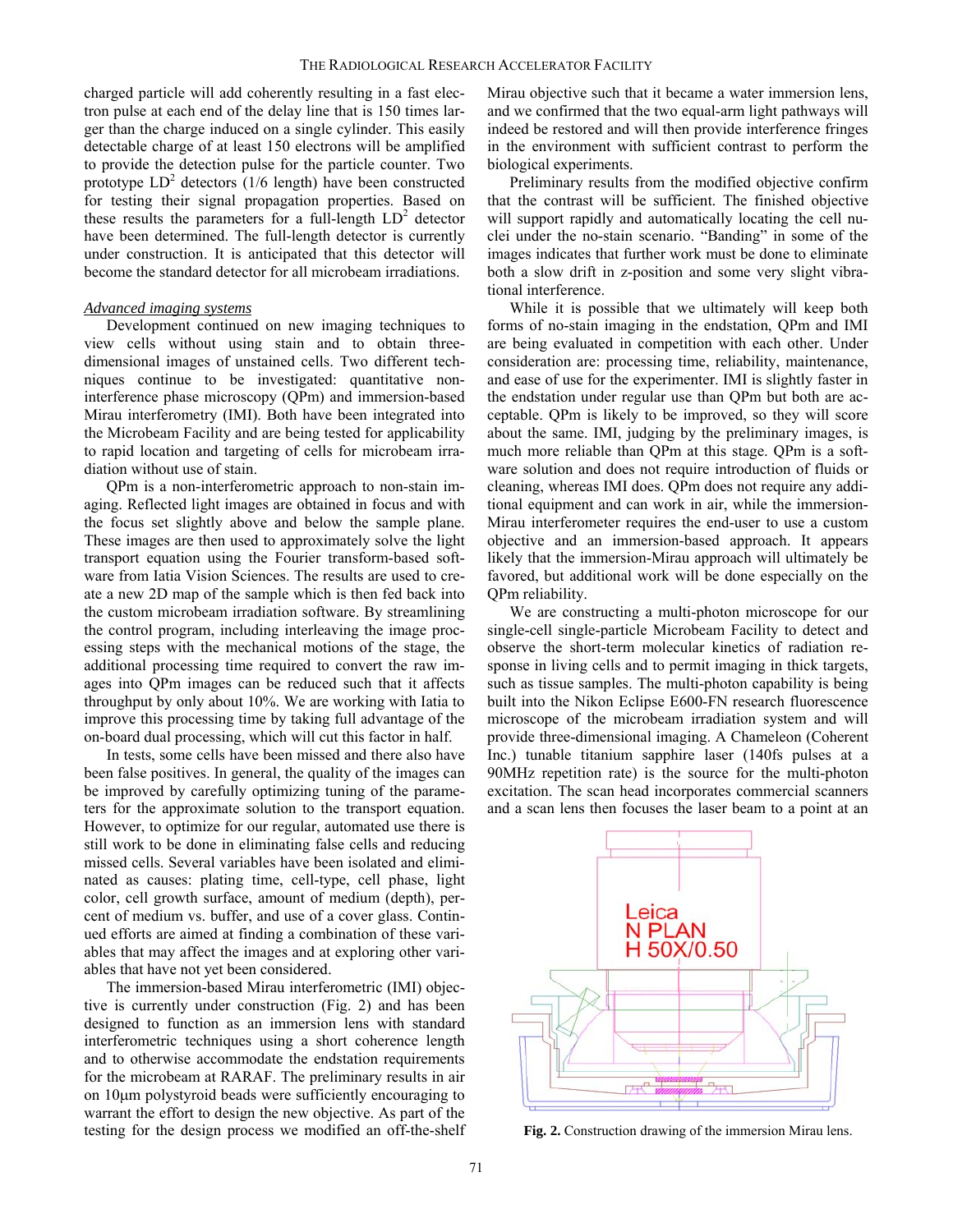image plane of the microscope (a CCD camera is also placed at such an image plane for fluorescent microscopy). The incident laser beam will enter the microscope through the side of the trinocular tube of the microscope. A switch mirror will allow us to choose between multi-photon microscopy and standard fluorescence microscopy. The scanned laser beam establishes an optical section within the specimen, where multi-photon absorption preferentially occurs. Wavelengths available from the laser can penetrate to depths of about 100 microns in a biological sample by varying the z-position of the specimen stage. Returning along the collection pathway, light emitted from the specimen is selectively deflected by a series of dichroic mirrors to an array of photomultiplier tubes (PMTs). To control the multi-photon microscope, we are adopting the design and software of Karel Svoboda, Cold Spring Harbor.

#### *Focused x-ray microbeam*

There are considerable benefits in using soft x-ray microbeams for both mechanistic and risk estimation endpoints. The higher spatial resolution achievable with modern state-of-the-art x-ray optics elements combined with the localized damage produced by the absorption of low-energy photons  $(\sim]$ -5keV) represents a unique tool to investigate the radio-sensitivity of sub-cellular and eventually sub-nuclear targets. Moreover, as these x-rays do not suffer from scattering, by using higher energy x-rays (~5keV) it is possible to irradiate with sub-micron precision individual cells and/or part of them up to a few hundred microns deep inside a tissue sample in order to investigate the relevance of effects such as the bystander effect in 3D structured cell systems.

We have investigated expanding the microbeam to include soft x-rays, characteristic  $K_{\alpha}$  x-rays from Al (1.49keV) and Ti (4.5keV). The use of higher energies is not feasible due to Compton scattering effects; we are limited to x-ray energies where the predominant mode of interaction is photoelectron absorption.

Zone Plate (ZP) lenses will de-magnify to a micron or sub-micron size spot a small X-ray source  $(i.e.~100 \mu m)$ produced by bombarding a thin solid target with high-energy protons using a microbeam triplet lens. We investigated the production of characteristic x-rays ( $K_{\alpha}$  line) as a function of the proton energy for aluminum and titanium. The best x-ray production cross sections are at 2.9MeV for Al and 4.5MeV for Ti. By using the already focused proton microbeam to generate characteristic x-rays, it is possible to obtain a nearly monochromatic x-ray beam (very low bremsstrahlung yield) and a reasonably small x-ray source  $(\sim 10 \mu m)$  diameter), reducing requirements on the subsequent x-ray focusing system.

The present design consists of 3 thin Al or Ti foils 15-20 µm thick separated by 5µm gaps through which cooled He is blown. Such a target is able to cope with a substantial amount of power from the proton beam, providing an x-ray dose rate suitable for many radiobiological experiments (~0.05Gy/sec), even with a sub-micron diameter photon beam. This target design has been tested with a laser beam by focusing 0.8W (800nm) into a 99μm spot. The measurements have exceeded the expectations based on simulations performed using a finite element analysis program (ANSYS), indicating that the designed target is able to cope with a considerable amount of power from the proton beam.

Based on these data, zone plate specifications have been worked out. The proposed zone plate will have a radius of only 80μm and an outmost zone width of 40nm, which implies a zone plate which is easy to manufacture (focusing efficiency closer to the maximum theoretical value) and easy to handle. The new zone plate will be placed close to the x-ray source (150mm) and have a focal length of 12.57mm (demagnification factor of  $\sim$ 12). The final expected dose rates to the sample, based on ANSYS simulations, are 0.03 to 0.6Gy/s for beam spots 0.4 to 2.1μm in diameter.

The main elements of the system have been manufactured in our machine shop and the zone plates are scheduled to be purchased this year.

#### *New laboratory space*

Because of a large homeland security research and development grant received by David Brenner and Gerhard Randers-Pehrson from the National Institute of Allergy and Infectious Diseases (NIAID), the Trustees of Columbia University contributed the funds required to build over 2000 square feet of new laboratory and office space on the third floor of the facility (Fig. 3). When RARAF was built in the early 1980s, this space had been intended for offices and a meeting room. Since there were never funds available to build these, the space had been used for storage. Construction began in April 2006 and was completed in December. Over half the area is a biology laboratory with provision for



**Fig. 3.** Layout of the third floor of RARAF. Microbeam Lab III (permanent magnet lens system) is directly above the original microbeam laboratory. The wall on the left is ~58 feet long. Microbeam II, which houses the electrostatic lens system, is shown in the bottom right of center and is a half-floor below the new construction, shown with emphasized walls.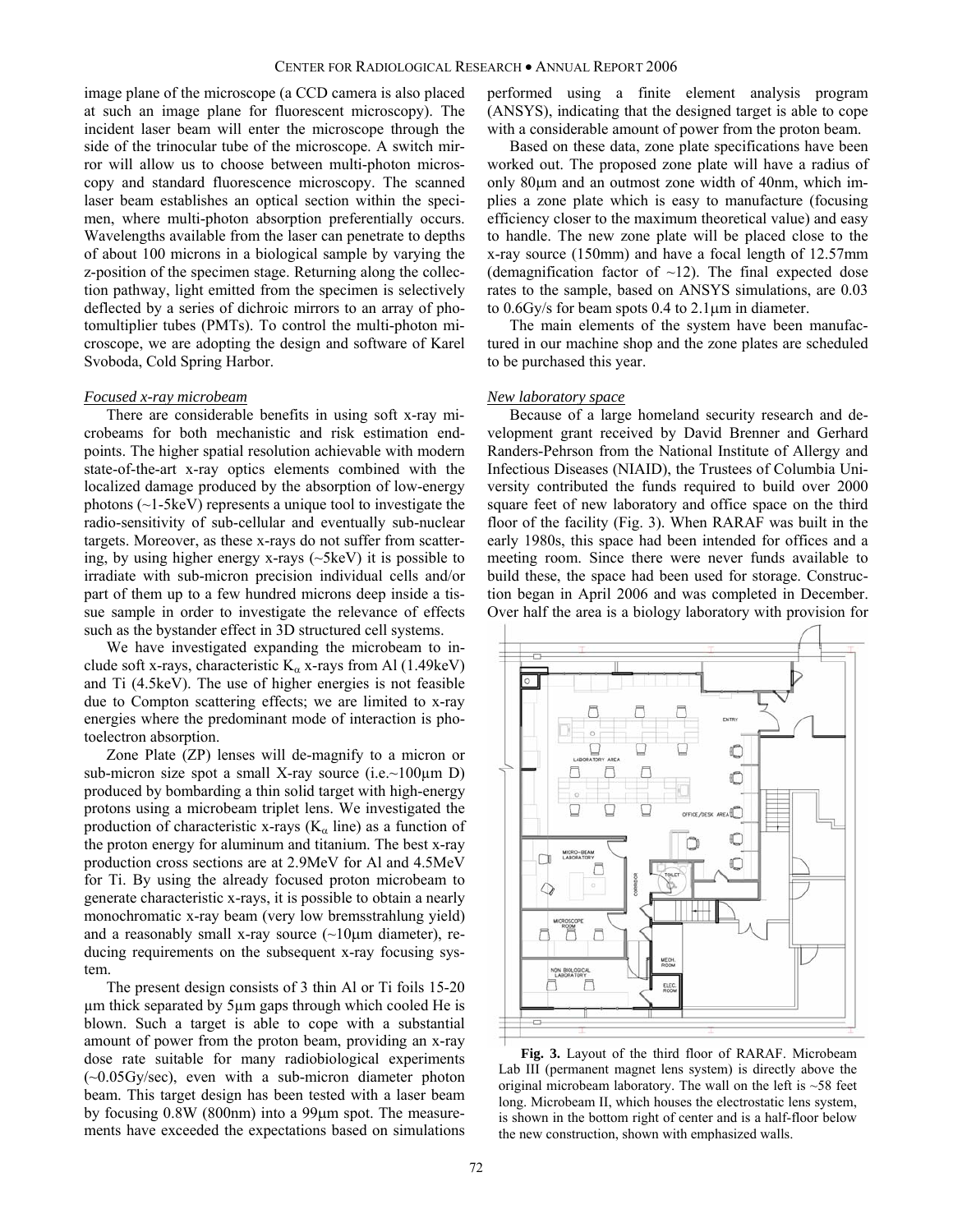

**Fig. 4.** The new Biology Lab as viewed from the entrance to the third floor lab space (upper right in Fig. 3). In view are the two islands that have work stations for up to 12 people. Sasha Lyulko is working in the new lab.

three laminar flow hoods, one of which is a class II hood, several incubators, refrigerators and freezers and two islands comprising a dozen work stations (Fig. 4). There are also six desks for technicians and postdocs. Two of the labs are a dedicated microscopy laboratory (Fig. 5) with three workstations and a physics laboratory that is being used for the NIAID project.

Included in the construction is a new lab for the permanent magnet Microbeam Facility. While this system was being developed as a stand-alone microbeam for use with a <sup>210</sup>Po alpha source, it was housed in a makeshift room on the  $3<sup>rd</sup>$  floor. The magnetic quadrupole quadruplets and endstation for the system were removed before construction began. Now that construction is complete, the beam line has been reconstructed with the two quadruplet lenses, and the endstation with the microscope and electronics has been installed. The lab is fitted with a laminar flow hood and an incubator. The magnet system is being adjusted to provide the best focusing using proton and helium ion beams from the accelerator. When the focusing studies are complete, the system will be available again for biological irradiations.



**Fig. 5.** Dr. Brian Ponnaiya, Associate Research Scientist, is working in the new microscope laboratory on the third floor.

#### **Singletron utilization and operation**

Accelerator usage is summarized in Table 2. The Singletron was started at 7:30 AM on most days, often run into the evening, and occasionally run on weekends for experiments, development and repair. This has resulted in a total use that equals the nominal accelerator availability of one 8-hour shift per weekday.

Use of the accelerator for radiobiology and associated dosimetry increased by more than 10% over 2004-2005 to the highest level since RARAF has been at Nevis Labs and was about 30% higher than the average for 2000 to 2005. Over half the accelerator use for all experiments was for microbeam irradiations and 23% for track segment irradiations.

The Microbeam Facility is in great demand because it enables selective irradiation of individual cell nuclei or cytoplasm. In addition, because of the relatively low number of cells that can be irradiated in a day, microbeam experiments usually require considerably more beam time than broad beam (track segment) irradiations to obtain sufficient biological material, especially for low probability events such as mutation and bystander effects.

The Track Segment Facility is being used more efficiently, reducing the amount of accelerator time required to satisfy user demand. Because the irradiation times for samples are often 10 seconds or less, multiple users, sometimes as many as 5, are run on a single shift, sometimes using different LETs and different types of ions in the same day.

Radiological physics utilization of the accelerator increased slightly this past year, consisting mainly of the experiment to develop a system to detect explosives in luggage (Exp. 82).

Approximately 20% of the experiment time was used for experiments proposed by outside users, about 2/3 the average for the last five years. This is probably to be expected since operations had been interrupted for the last 6 months of 2005 due to the replacement of the Van de Graaff and it takes a while to get back up to speed.

Use of the accelerator for online development decreased by about 50% from last year. This is predominantly due to the fact that in 2005 there was a major push to get the stand alone microbeam system operational and this past year the emphasis was on radiobiology, to catch up for the 6 months required for the replacement of the accelerator .

Accelerator maintenance and repair time declined somewhat relative to last year, returning to the levels of 1986- 2001 when the previous accelerator was running well. The new Singletron accelerator has operated reliably for over 15 months with a single exception: the RF power supply for the ion source. The accelerator has maintained a terminal potential as high as 5.5MV without sparking and probably can maintain an even higher voltage. No accelerator maintenance or repairs have been required for the charging and control systems. The RF tubes for the ionization source were replaced several times, each requiring an accelerator opening, before it was determined that the voltage from the terminal generator was too high. The system was assembled and tested in the Netherlands, where the electric system operates at 50 cycles per second. In the United States, the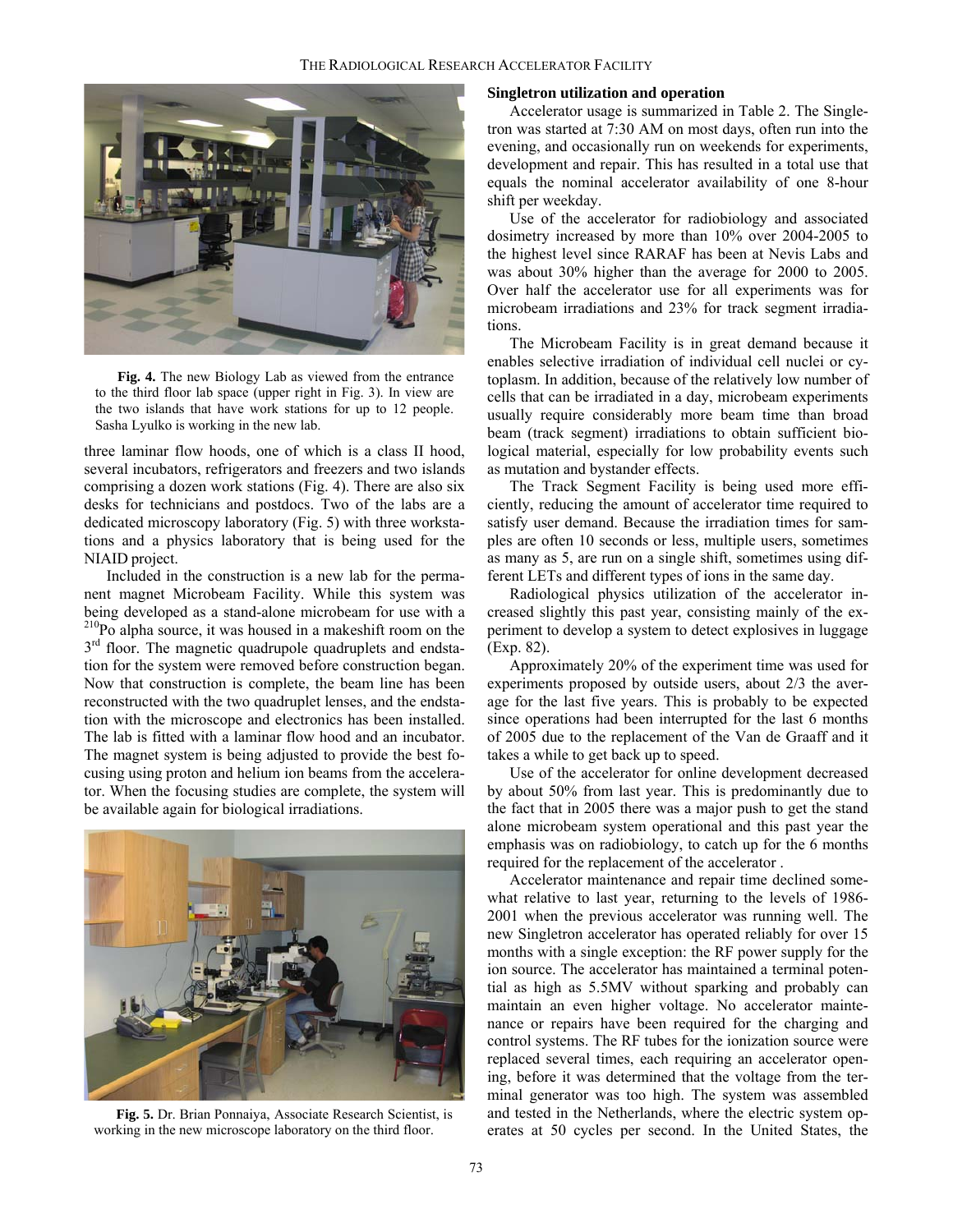| Radiobiology and associated dosimetry    | 47% |
|------------------------------------------|-----|
| Radiological physics and chemistry       | 12% |
| On-line facility development and testing | 26% |
| Safety system                            | 2%  |
| Accelerator-related repairs/maintenance  | 8%  |
| Other repairs and maintenance            | 3%  |
| Off-line facility development            | 15% |

**Table 2. Accelerator Use, January–December 2006 Percent Usage of Available Days** 

system operates at 60cps. The higher frequency caused the motor that drives the generator to operate at a higher speed, which produced a higher supply voltage. A transformer tap for the RF supply was moved to a different position, lowering the voltage. The RF source has worked reliably for the last 9 months. There was one accelerator opening to replace the ion source bottle, which had become dirty after a year of service.

The terminal voltage, as expected, has very low ripple and produces beams with very little energy spread. Measurements of the  $Li(p,n)$  threshold show a very sharp rise in yield with terminal voltage because of the narrow beam energy. An unexpected feature of the accelerator has been some drift in the terminal voltage as the accelerator warms up after starting. The beam currents used for the microbeam irradiations are not large enough to permit slit regulation; therefore the GVM is the main control of the terminal voltage. Because the beam energy is so narrow, beam intensity decreases rapidly as the terminal potential changes by a few kilovolts during warm-up. The problem has been traced to changes in the spacing of the pick-up plates in the generating voltmeter (GVM) as the accelerator warms up. The GVM housing is presently being heated to a constant temperature at all times, greatly reducing the voltage change during warm-up. A more complex system is being constructed that will adjust the temperature of the GVM housing based on the load on the motor that rotates the GVM blades.

#### **Training**

The Small Group Apprenticeship Program continued for the third year. Five students from Stuyvesant High School in Manhattan spent at least two half-days each week for six weeks during the summer working on projects in biology or physics (Fig. 6). Stuyvesant is a high school specializing in science that is open to students throughout New York City by competitive admission. The students gave professional PowerPoint presentations to our group at the end of the program. Below is a list of the titles of the work presented followed by the name of the student and the name of his or her mentor:

- 1. The Bystander Effect: MAP Kinases and their roles in the phenomenon; JNK and Apoptosis – Kelvin Wong (Brian Ponnaiya).
- 2. Multiphoton Microscopy Prototype Design Anthony Pang (Alan Bigelow).



**Fig. 6.** Stuyvesant High School students who participated in the 2006 Small Group Apprenticeship Program (l-r): Edward Sung, Raymond Wu, Anthony Pang, Kelvin Wong and Ridwan Sami.

- 3. The Biological Effect of Dirty Bombs Raymond Wu (Giuseppe Schettino).
- 4. Beam Stuff; Calculator Program Ridwan Sami (Gerhard Randers-Pehrson).
- 5. Progress on the  $LD^2$  Detector: Summer of '06 Edward Sung (Guy Garty).

Several of the previous students have been co-authors of scientific journal articles, including one that was published in the prestigious Proceedings of the National Academy of Science (PNAS).

Dr. Tomoo Funayama of the Japan Atomic Energy Agency, who arrived in November, 2005 for a one-year visit at RARAF, returned to Japan in November, 2006. Dr. Funayama worked with Charles Geard and learned to perform experiments using the Microbeam and Track Segment Facilities.

Andrei Popescu, a student at Ossining High School in Westchester County, NY, is working with Brian Ponnaiya over the next year. He will be studying DNA breakage and micronucleus formation in mouse cells after x-ray irradiation.

# **Dissemination**

A highlight this year was our hosting the 7th International Workshop of Microbeam Probes of Cellular Radiation Response, held at the Morningside campus of Columbia University, March 15-17, 2006. The two-day workshop featured over 100 scientists from eleven different countries.

RARAF also hosted an open house the day prior to the start of the Workshop. More than 35 researchers from around the world toured RARAF and received briefings on the new accelerator, the irradiation facilities and the research being conducted. Visitors also had opportunities to ask questions and have short discussions with the staff.

In October there was a tour of RARAF by 23 students and three professors from Concordia College in New Rochelle, NY.